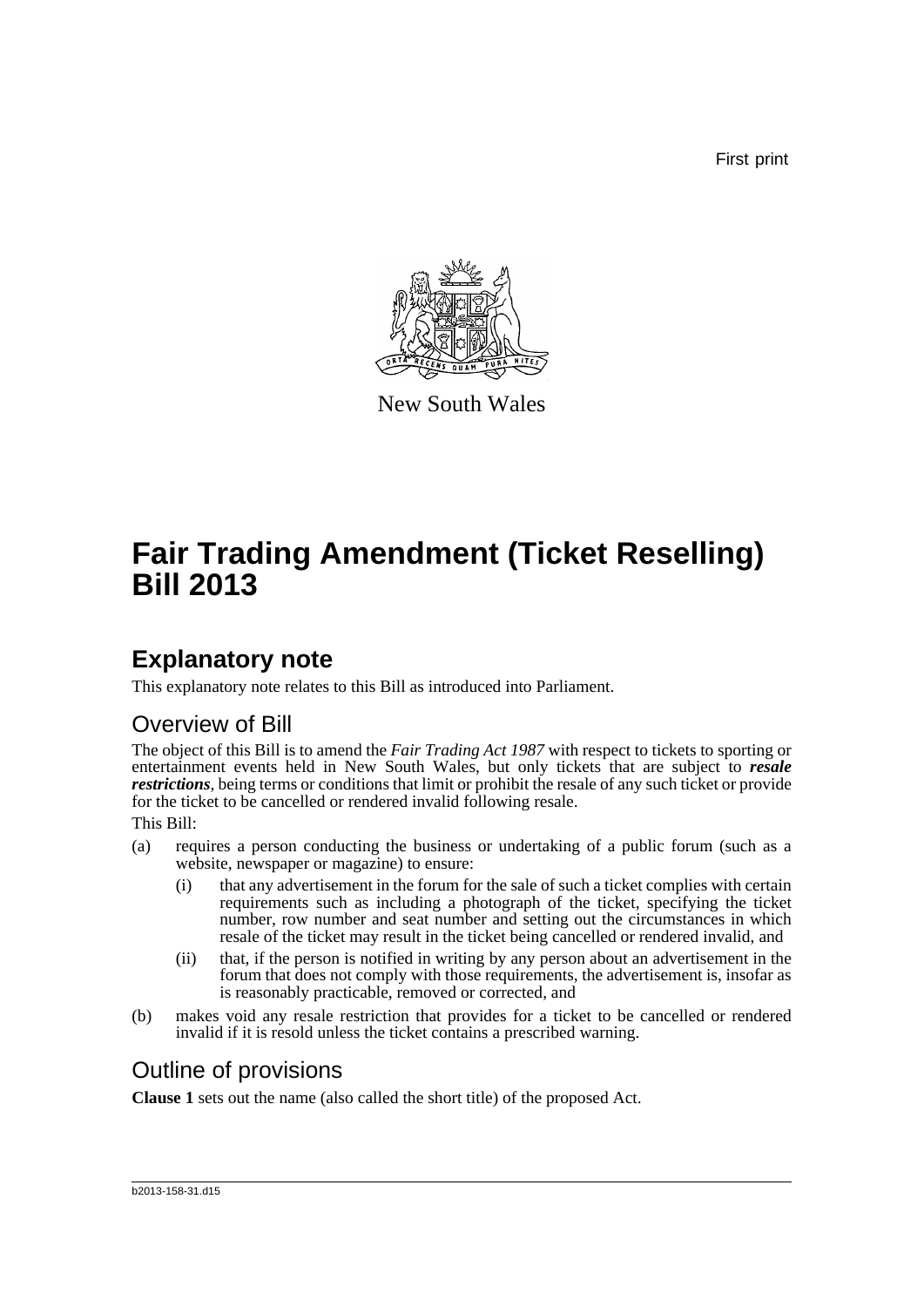**Clause 2** provides for the commencement of the proposed Act on a day or days to be appointed by proclamation.

#### **Schedule 1 Amendment of Fair Trading Act 1987 No 68**

**Schedule 1 [1]** inserts proposed Division 6 (comprising proposed sections 58–60B) into Part 4 of the *Fair Trading Act 1987* (the *principal Act*).

**Proposed section 58** provides that the proposed Division applies to tickets to sporting and entertainment events held in New South Wales that are subject to a resale restriction. A *resale restriction* is a term or condition of a ticket that limits or prohibits resale of the ticket (including any term or condition that provides for the ticket to be cancelled or rendered invalid if it is resold).

**Proposed section 59** sets out what advertisements are unauthorised advertisements for the purposes of proposed Division 6. An advertisement that offers a ticket for sale is an *unauthorised advertisement* if the advertisement does not satisfy the requirements of the proposed section. Those requirements are that the advertisement must specify the ticket number, row number and seat number (if the ticket has such numbers) and specify the terms and conditions of the ticket or specify where those terms and conditions can be readily found. The advertisement must also include a notice specifying the circumstances in which resale of the ticket may result in the ticket being cancelled or rendered invalid. Finally, the advertisement must contain a photograph of the ticket that clearly shows any ticket number, row number and seat number. However, the photograph must not show any barcode on the ticket. An advertisement is not an unauthorised advertisement if it is published by or on behalf of the organiser of the event to which the ticket relates or any agent of the organiser or if the advertisement is an advertisement of a class prescribed by the regulations under the principal Act.

**Proposed section 60** places obligations on a person who conducts the business or undertaking of a forum (including the owner of the forum). A *forum* is defined to include any forum having advertisements to which members of the public have access (whether or not a member of the public is first required to pay a fee or subscription, register or become a member) such as a website, a newspaper, magazine or other publication or a public notice board. Any such person is required to take reasonable steps to ensure that no advertisement in the forum is an unauthorised advertisement. Failure to do so is an offence with a maximum penalty of \$22,000. Such a person is also required to ensure that an unauthorised advertisement in the forum is removed or corrected within a reasonable time after the person is notified in writing that the advertisement is an unauthorised advertisement, but only if it is reasonably practicable to do so. Failure to do so is an offence with a maximum penalty of \$5,500. The regulations under the principal Act can prescribe circumstances in which the person is taken to have been notified in writing. The offences do not apply to an advertisement offering a ticket for sale in a forum that has been authorised for the purposes of such sale by the organiser of the event to which the ticket relates.

**Proposed section 60A** provides that a resale restriction that provides for a ticket to be cancelled or rendered invalid if it is resold (or if it is resold in certain circumstances such as resale for a profit) is void unless the ticket contains a warning in the form prescribed by the regulations.

**Proposed section 60B** requires the Minister to conduct a review of the proposed Division after 3 years and to table a report on the outcome of that review in Parliament.

**Schedule 1 [2]** permits regulations under the principal Act to contain provisions of a savings or transitional nature consequent on the enactment of the principal Act or any Act that amends the principal Act (including the proposed Act).

**Schedule 1** [3] contains savings and transitional provisions that are consequent on the enactment of the proposed Act.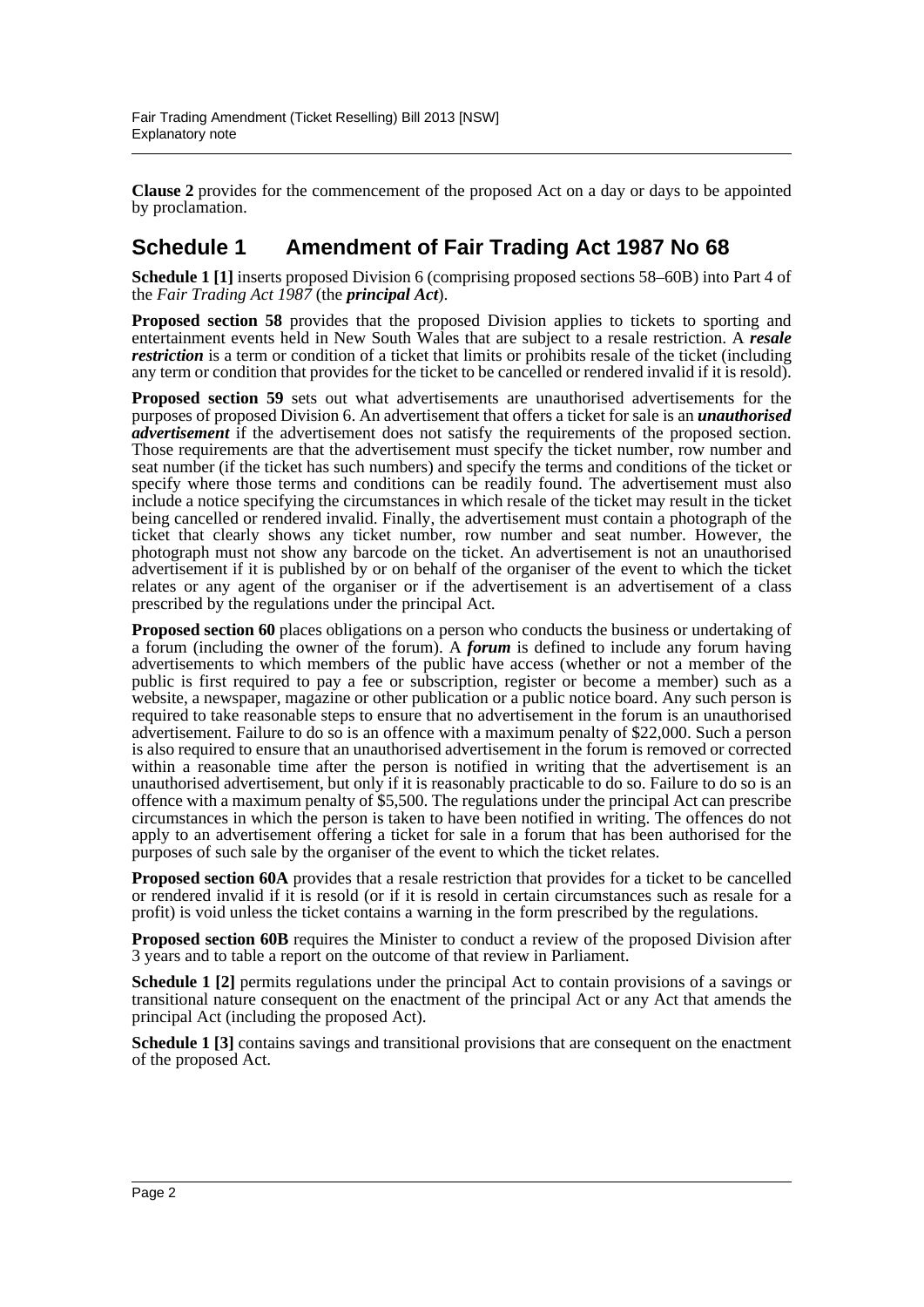First print



New South Wales

## **Fair Trading Amendment (Ticket Reselling) Bill 2013**

### **Contents**

|    |                                                     | Page |
|----|-----------------------------------------------------|------|
|    |                                                     |      |
| 1. | Name of Act                                         | ົ    |
|    | 2 Commencement                                      | - 2  |
|    | Schedule 1 Amendment of Fair Trading Act 1987 No 68 | ્ર   |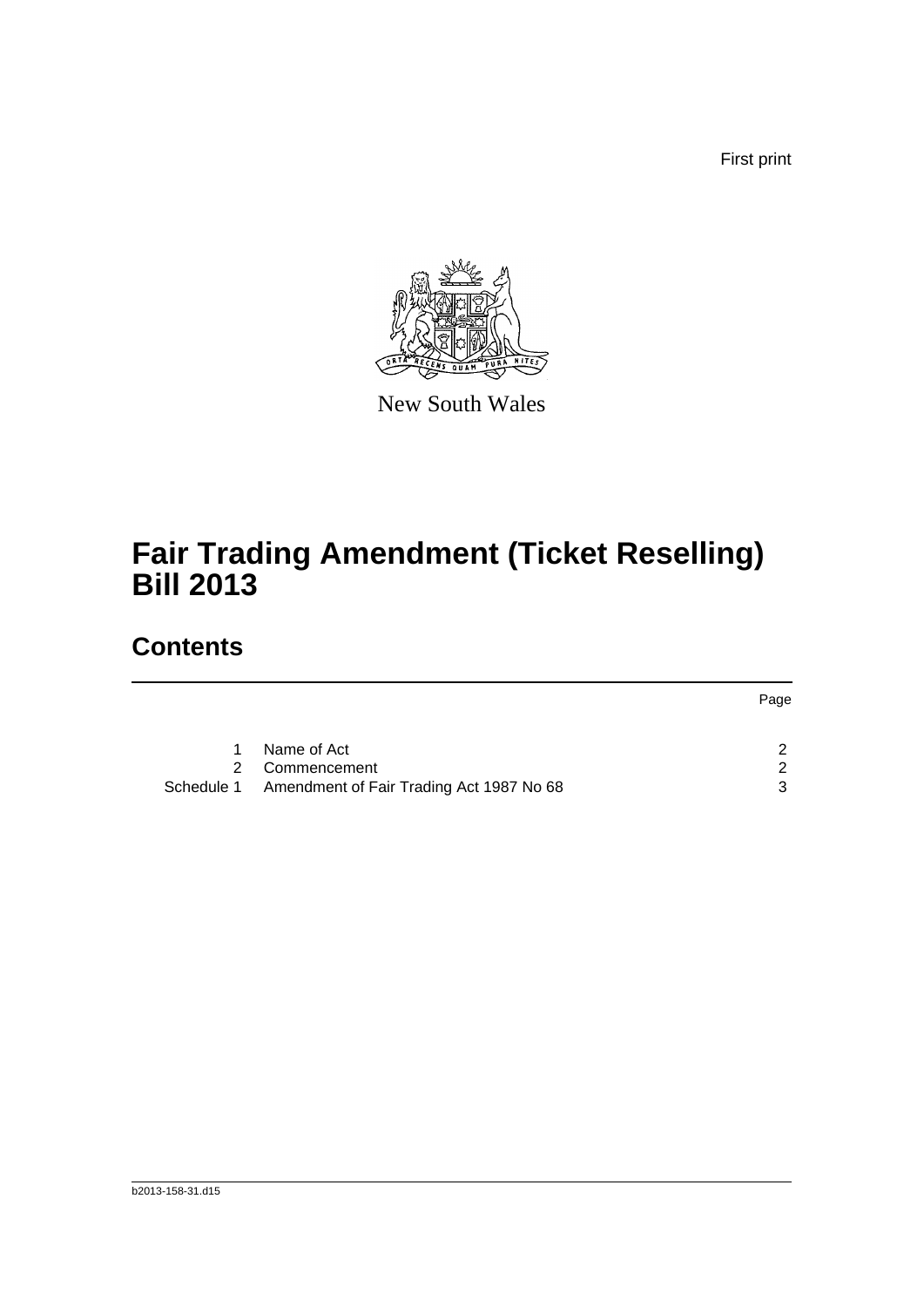

New South Wales

## **Fair Trading Amendment (Ticket Reselling) Bill 2013**

No , 2013

#### **A Bill for**

An Act to amend the *Fair Trading Act 1987* with respect to the resale of certain tickets to sporting or entertainment events.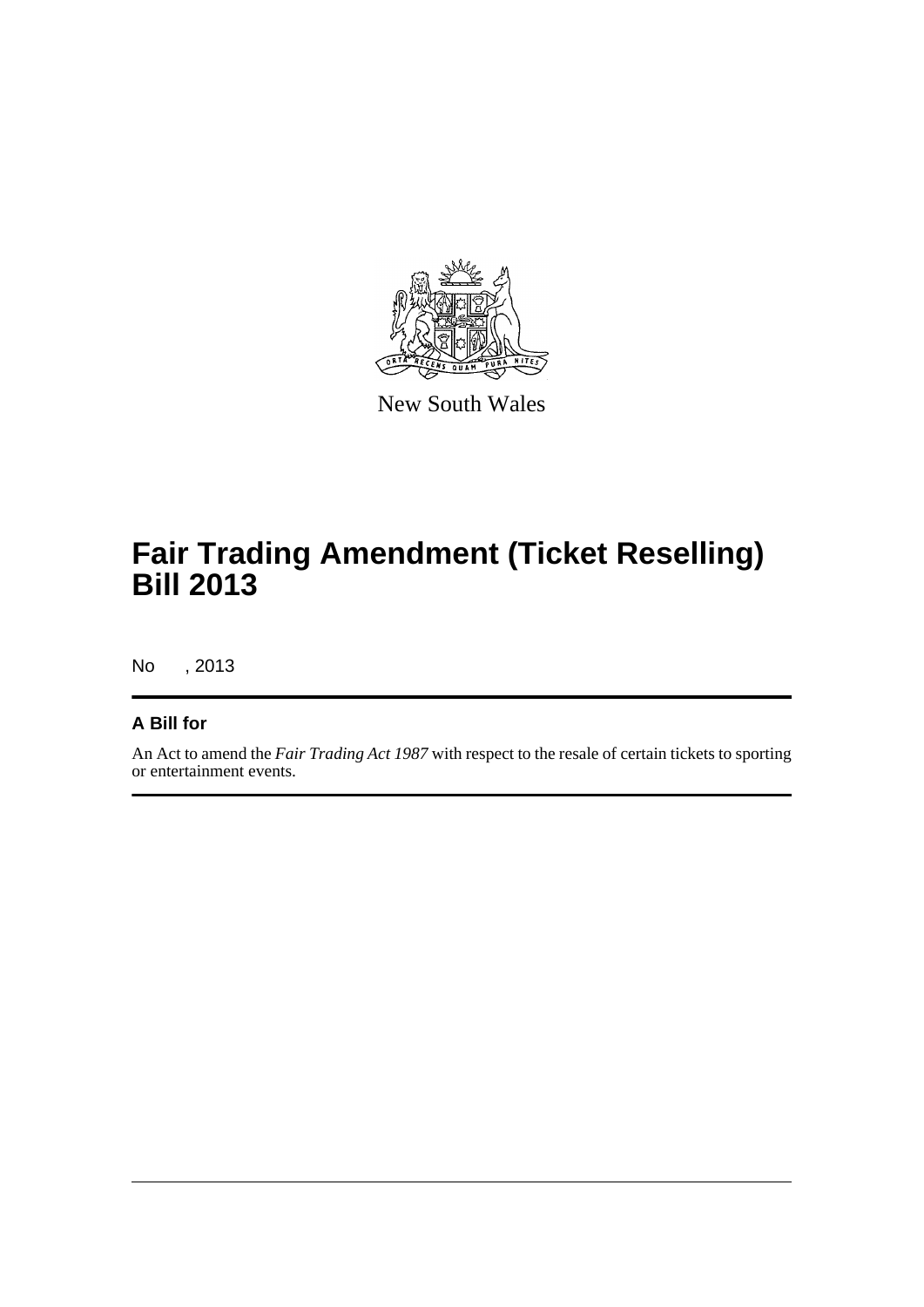Fair Trading Amendment (Ticket Reselling) Bill 2013 [NSW]

<span id="page-4-1"></span><span id="page-4-0"></span>

| The Legislature of New South Wales enacts:                           |               |
|----------------------------------------------------------------------|---------------|
| Name of Act                                                          | $\mathcal{P}$ |
| This Act is the Fair Trading Amendment (Ticket Reselling) Act 2013.  | 3             |
| <b>Commencement</b>                                                  |               |
| This Act commences on a day or days to be appointed by proclamation. | 5             |
|                                                                      |               |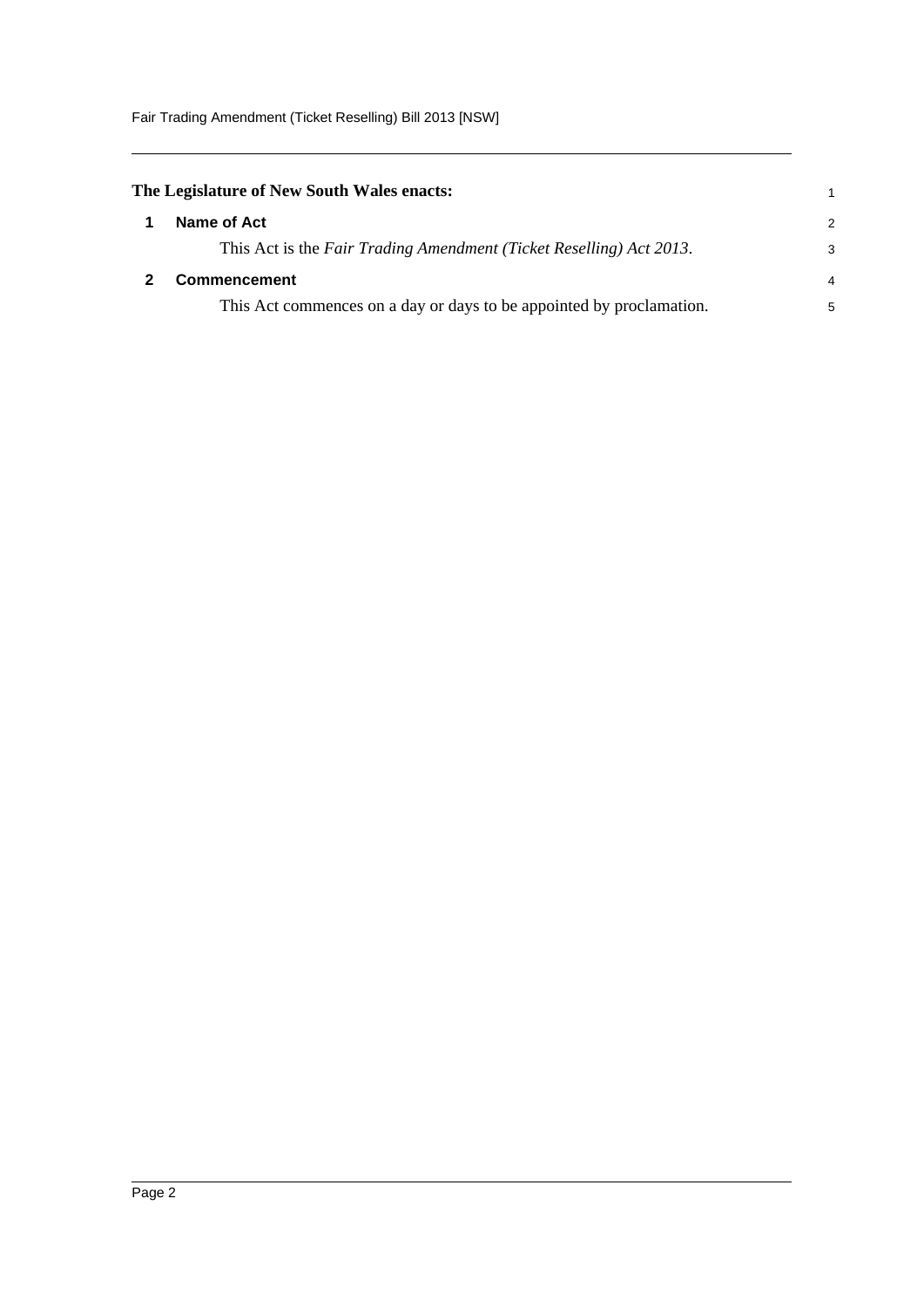<span id="page-5-0"></span>

|     | <b>Schedule 1</b> |                   | <b>Amendment of Fair Trading Act 1987 No 68</b>                                                                                                                                                                                                                                                                                                                                              | 1                                       |
|-----|-------------------|-------------------|----------------------------------------------------------------------------------------------------------------------------------------------------------------------------------------------------------------------------------------------------------------------------------------------------------------------------------------------------------------------------------------------|-----------------------------------------|
| [1] |                   |                   | Part 4 NSW consumer safety and information requirements                                                                                                                                                                                                                                                                                                                                      | $\overline{c}$                          |
|     |                   |                   | <b>Insert after Division 5:</b>                                                                                                                                                                                                                                                                                                                                                              | 3                                       |
|     |                   | <b>Division 6</b> | Resale of tickets to sporting or entertainment events                                                                                                                                                                                                                                                                                                                                        | 4                                       |
|     | 58                |                   | <b>Tickets to which Division applies</b>                                                                                                                                                                                                                                                                                                                                                     | 5                                       |
|     |                   | (1)               | This Division applies to a ticket to a sporting or entertainment event held in<br>New South Wales if the ticket is subject to a resale restriction.                                                                                                                                                                                                                                          | 6<br>$\boldsymbol{7}$                   |
|     |                   | (2)               | A resale restriction means, for the purposes of this Division, a term or<br>condition of a ticket that limits the circumstances in which the ticket may be<br>resold or prohibits resale of the ticket and includes a term or condition that<br>provides for the ticket to be cancelled or rendered invalid if the ticket is resold,<br>or if the ticket is resold in certain circumstances. | 8<br>$\boldsymbol{9}$<br>10<br>11<br>12 |
|     |                   | (3)               | A reference in this Division to the terms and conditions of a ticket includes a<br>reference to the terms and conditions of any contract that governs the use of<br>the ticket (including resale).                                                                                                                                                                                           | 13<br>14<br>15                          |
|     | 59                |                   | Unauthorised advertisement for resale of tickets                                                                                                                                                                                                                                                                                                                                             | 16                                      |
|     |                   | (1)               | An advertisement that offers a ticket for sale is, for the purposes of this<br>Division, an <i>unauthorised advertisement</i> unless the advertisement complies<br>with the requirements of this section.                                                                                                                                                                                    | 17<br>18<br>19                          |
|     |                   | (2)               | An advertisement must specify the ticket number, row number and seat<br>number of the ticket if the ticket has such numbers.                                                                                                                                                                                                                                                                 | 20<br>21                                |
|     |                   | (3)               | An advertisement must specify the terms and conditions of the ticket or<br>specify where those terms and conditions can be readily found.                                                                                                                                                                                                                                                    | 22<br>23                                |
|     |                   | (4)               | An advertisement must include a notice specifying the circumstances in which<br>resale of the ticket may result in the ticket being cancelled or rendered invalid.                                                                                                                                                                                                                           | 24<br>25                                |
|     |                   | (5)               | An advertisement must contain a photograph of the ticket that clearly shows<br>any ticket number, row number and seat number. However, the photograph<br>must not show any barcode on the ticket.                                                                                                                                                                                            | 26<br>27<br>28                          |
|     |                   | (6)               | This section does not apply to:                                                                                                                                                                                                                                                                                                                                                              | 29                                      |
|     |                   |                   | an advertisement published by or on behalf of the organiser of the event<br>(a)<br>to which the ticket relates or any agent of the organiser, or                                                                                                                                                                                                                                             | 30<br>31                                |
|     |                   |                   | an advertisement of a class prescribed by the regulations.<br>(b)                                                                                                                                                                                                                                                                                                                            | 32                                      |
|     | 60                |                   | Public forum not to contain unauthorised advertisement                                                                                                                                                                                                                                                                                                                                       | 33                                      |
|     |                   | (1)               | In this section:                                                                                                                                                                                                                                                                                                                                                                             | 34                                      |
|     |                   |                   | <i>advertisement</i> means any advertisement whether paid or not.                                                                                                                                                                                                                                                                                                                            | 35                                      |
|     |                   |                   | forum means any forum having advertisements to which members of the<br>public have access (whether or not a member of the public is first required to<br>pay a fee or subscription, register or become a member) such as a website, a<br>newspaper, magazine or other publication or a public notice board.                                                                                  | 36<br>37<br>38<br>39                    |
|     |                   |                   | <i>person conducting a business or undertaking</i> has the same meaning as in the<br>Work Health and Safety Act 2011 but also includes any person of a class<br>prescribed by the regulations.                                                                                                                                                                                               | 40<br>41<br>42                          |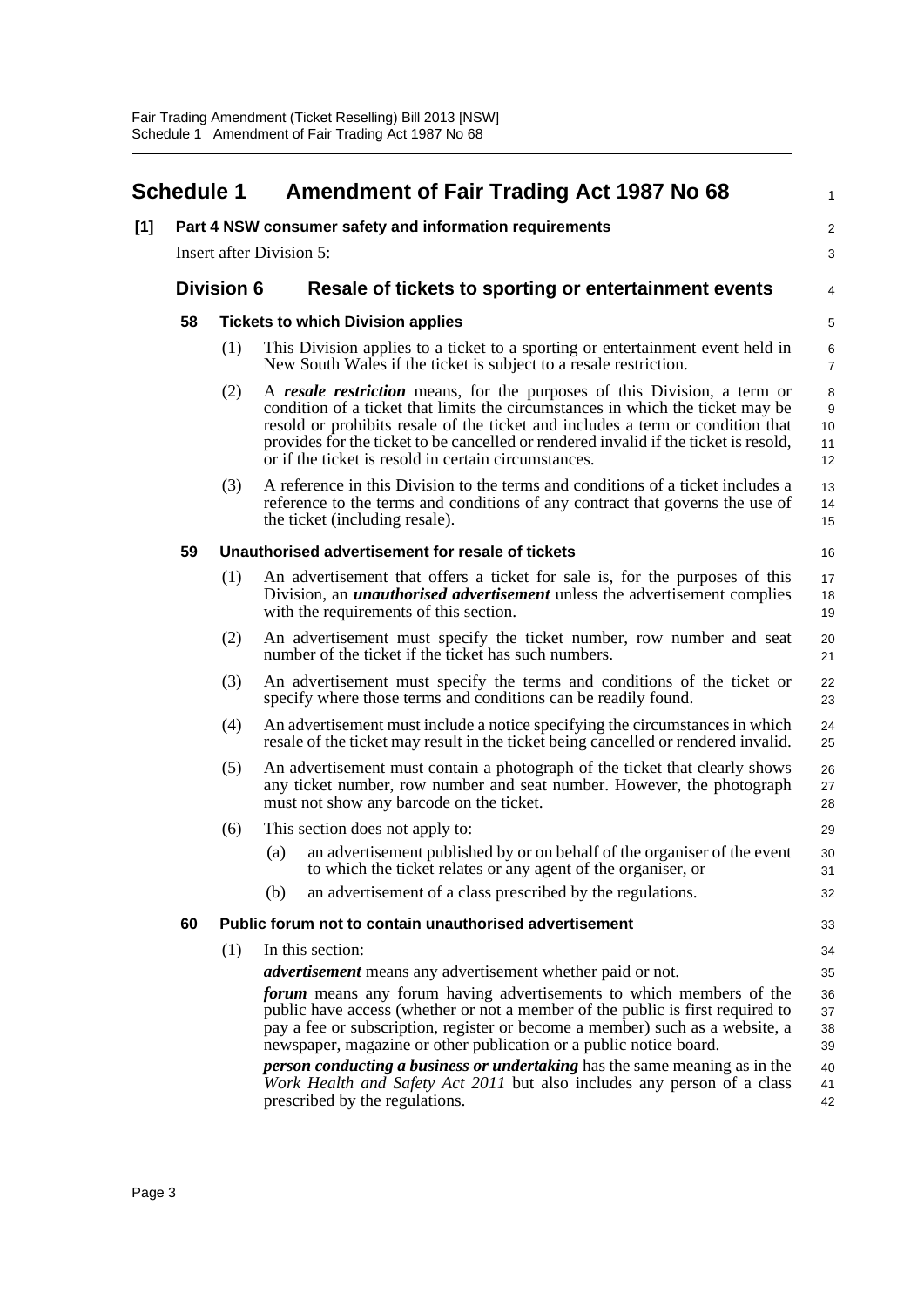|     |     | (2) | A person conducting the business or undertaking of a forum must take<br>reasonable steps to ensure that no advertisement in the forum is an<br>unauthorised advertisement.                                                                            | $\mathbf{1}$<br>$\overline{c}$<br>3 |
|-----|-----|-----|-------------------------------------------------------------------------------------------------------------------------------------------------------------------------------------------------------------------------------------------------------|-------------------------------------|
|     |     |     | Maximum penalty: 200 penalty units.                                                                                                                                                                                                                   | 4                                   |
|     |     | (3) | A person conducting the business or undertaking of a forum must, within a<br>reasonable time after being notified in writing by any person of an<br>unauthorised advertisement in the forum, ensure that if it is reasonably<br>practicable to do so: | 5<br>6<br>$\overline{7}$<br>8       |
|     |     |     | the advertisement is removed from the forum, or<br>(a)                                                                                                                                                                                                | 9                                   |
|     |     |     | (b)<br>the advertisement is changed so that it is not an unauthorised<br>advertisement.                                                                                                                                                               | 10 <sup>10</sup><br>11              |
|     |     |     | Maximum penalty: 50 penalty units.                                                                                                                                                                                                                    | 12                                  |
|     |     | (4) | The regulations may prescribe circumstances in which a person conducting the<br>business or undertaking of a forum is taken to have been notified in writing<br>that there is an unauthorised advertisement in the forum.                             | 13<br>14<br>15                      |
|     |     | (5) | This section does not apply to an advertisement offering a ticket for sale if the<br>advertisement is in a forum that has been authorised for the purposes of such<br>sale by the organiser of the event.                                             | 16<br>17<br>18                      |
|     |     | (6) | A reference in this section to a person conducting a business or undertaking<br>includes a reference to the owner of the business or undertaking.                                                                                                     | 19<br>20                            |
|     | 60A |     | Resale restriction void unless ticket contains warning                                                                                                                                                                                                | 21                                  |
|     |     |     | A resale restriction that provides for a ticket to be cancelled or rendered invalid<br>if it is resold (or if it is resold in certain circumstances) is void unless the ticket<br>contains a warning in the form prescribed by the regulations.       | 22<br>23<br>24                      |
|     | 60B |     | <b>Review of Division</b>                                                                                                                                                                                                                             | 25                                  |
|     |     | (1) | The Minister is to review this Division to determine whether the policy<br>objectives of the Division remain valid and whether the terms of the Division<br>remain appropriate for securing those objectives.                                         | 26<br>27<br>28                      |
|     |     | (2) | The review is to be undertaken as soon as possible after the period of 3 years<br>from the commencement of this Division.                                                                                                                             | 29<br>30                            |
|     |     | (3) | A report on the outcome of the review is to be tabled in each House of<br>Parliament within 12 months after the end of the period of 3 years.                                                                                                         | 31<br>32                            |
| [2] |     |     | <b>Schedule 5 Savings and transitional provisions</b>                                                                                                                                                                                                 | 33                                  |
|     |     |     | Omit clause 1A (1). Insert instead:                                                                                                                                                                                                                   | 34                                  |
|     |     | (1) | The regulations may contain provisions of a savings or transitional nature<br>consequent on the enactment of this Act or any Act that amends this Act.                                                                                                | 35<br>36                            |
|     |     |     |                                                                                                                                                                                                                                                       |                                     |